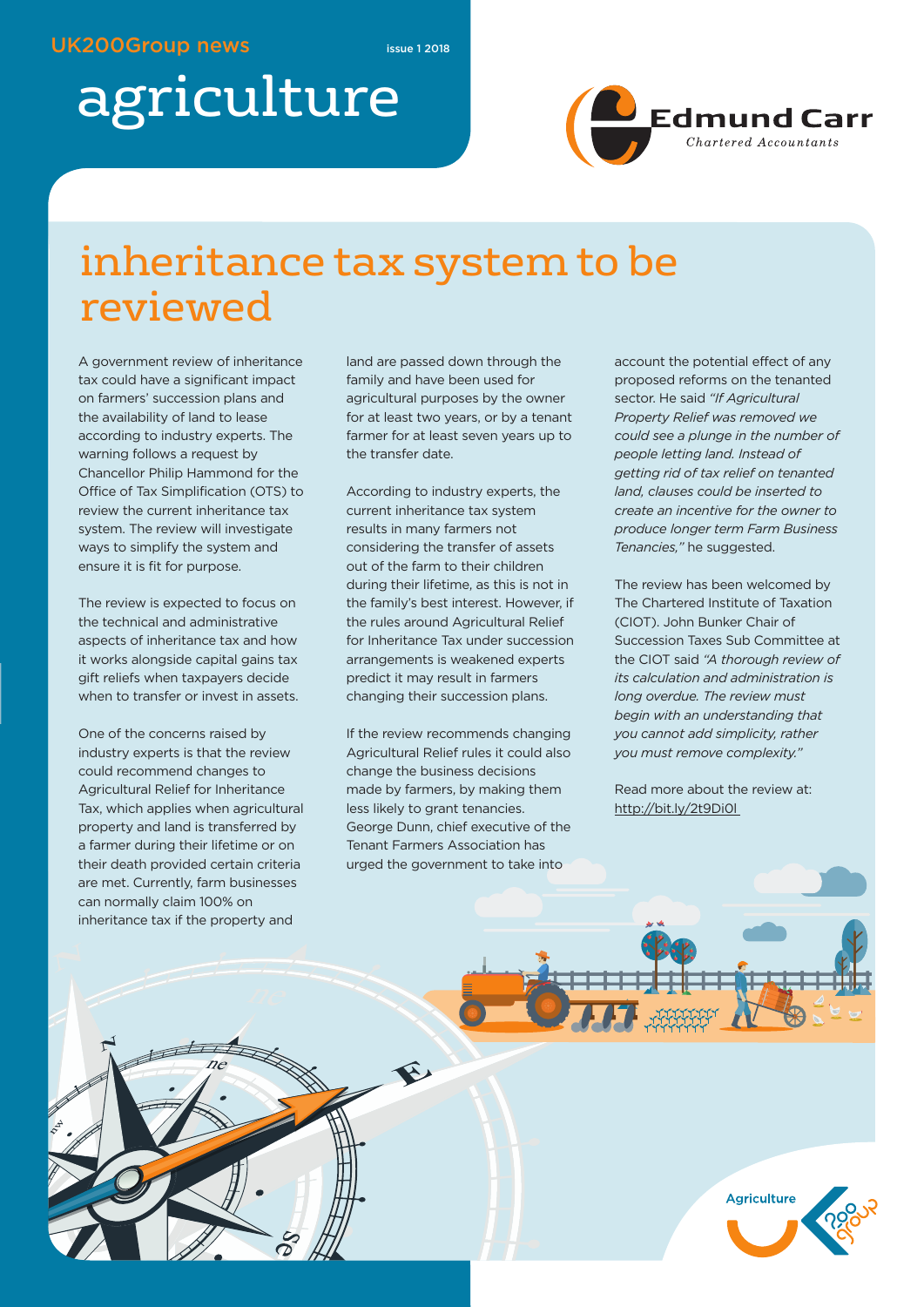### NFU asks regulator to delay environmental permit reforms

The National Farmers Union (NFU) has asked the Environment Agency to delay reforms to environmental permit fees that would increase costs for farm businesses in England. The reforms are scheduled to come into force from April 2018 but the NFU has requested a postponement until April 2019 at the earliest. Farming activities regulated by the Environment Agency, and therefore affected by the reforms, include intensive poultry farming, obtaining groundwater consent to spread sheep dip and pesticides over farmland, and carrying out anaerobic digestion as part of a farm business.

The Environment Agency held a consultation on the reforms in November 2017. Under the proposed reforms the current multiple charging system will be replaced with a new single system. Under the single system, the fees for applying for, varying, surrendering or renewing environmental permits would be increased.

According to the Environment Agency the amount it receives in fees from regulated businesses, including farms, no longer covers the costs of regulation. However, the NFU claims that the proposed new fees are 'disproportionately high'

and accuses the regulator of providing 'very little information' to justify the increases. The NFU also warns that introducing the new charges could have 'unintended consequences'. For example, it predicts that they could curb the adoption of new technology, discourage new entrants to farming and damage the relationship between the Environment Agency and the farming industry.

Read more about the NFU request at: http://bit.ly/2FanPlv

### Countryside Stewardshipopens to applications

The Countryside Stewardship scheme is now open to applications for Hedgerow and Boundary Grants along with Mid Tier and Higher Tier agreements that start on 1 January 2019.

Alongside the existing Mid Tier offers, farmers and landowners can now apply for four new offers that cover arable, lowland grazing, upland and mixed farming projects. The offers provide tailored options that cover the full range of different farm types. Existing Mid Tier offers continue to be available for agreements that deliver organics, historic, water quality, wet grassland and traditional orchard farming projects.

The application process for Mid Tier offers has also been simplified as

part of Defra's plans to streamline support for farmers and ensure they continue to have access to the support they need, particularly after the UK leaves the EU. Natural England has published a handbook to help farmers understand the new offers and how to apply.

According to Defra, the new offers will encourage more applications from farmers and landowners who had previously been reluctant due to the bureaucratic application process. Furthermore, the new offers are non-competitive, which means that any farmer that makes a valid application will be guaranteed an agreement.

Farming Minister George Eustice said: *"My message to farmers who've* *been put off Countryside Stewardship in the last few rounds is to take another look and see what's on offer this year. We've listened to farmers and we've simplified the offering to create a universal scheme to appeal to farmers new to stewardship."*

Defra has also announced that the maximum grant available under the Hedgerows and Boundaries Grant scheme has been doubled from £5,000 to £10,000. The deadline for applications is 30 April 2018. The deadline for Mid Tier applications is 31 July 2018, while applications for Higher Tier agreements will be accepted until 13 April 2018.

Read more about the scheme at: http://bit.ly/2t7Gp8Q

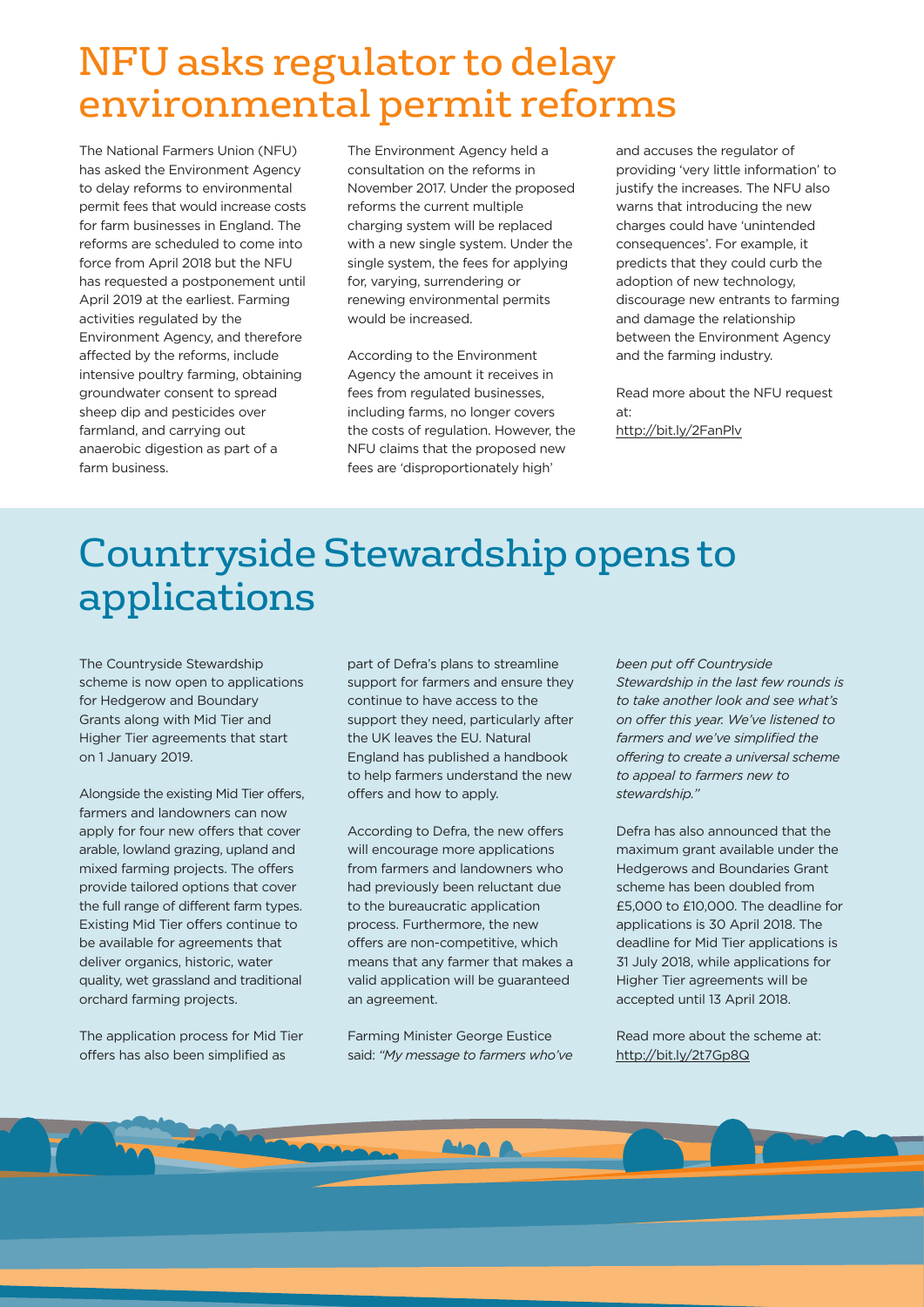## in brief...

#### **Tractor registrations up 164%**

The latest figures from the Agricultural Engineers Association (AEA) have revealed that 1,360 new agricultural tractors (over 50hp) were registered in the UK in December 2017, an increase of 845 (164%) compared with 2016. According to the AEA, the rise in registrations is due to tractors being pre-registered ahead of the introduction of new safety regulations. Since 1 January 2018, all new tractors sold within the EU must meet stricter operator safety, road safety and environmental standards under the Tractor Mother Regulations. The introduction of the new regulations is expected to lead to a fall in the number of new tractor registrations in Q1 2018. http://bit.ly/2GVpGYD

#### **Food and drink exports reach record high**

The latest figures from Defra have revealed that the value of UK food and drink exports reached a record high of £22 billion in 2017, an increase of 10% compared with 2016. The exports that had the highest value included whisky (£4.5 billion), salmon (£720 million), chocolate (£680 million) and cheese (£623 million). The figures have also indicated that milk and cream recorded the biggest rise in export sales and increased by 61% year-on-year in 2017, while pork exports increased by 14%. The top five destinations for food and drink exports from the UK in 2017 were the Republic of Ireland (£3.7 billion), the USA and France (£2.3 billion each), the Netherlands (£1.5 billion) and Germany (£1.4 billion). http://bit.ly/2F2Q6Lr

#### **On farm machinery auction sales at record high**

The value of sales at on farm machinery auctions have increased significantly due to a rise in the number of farmers changing their farming policy, particularly in preparation for Brexit. This is according to the latest figures from auctioneers Cheffins, which revealed that its on farm machinery auctions grossed a total of £10 million in 2017. Overall, 40% of on farm sales were due to farmers selling machinery because of a change in their farming policy, such as changing the output of their farm or the allocation of land to contractors. The number of on farm sales reached a record high in 2017 with more than 25 sales, up from nine in 2016. http://bit.ly/2oy4HnH

#### **Faltering EU wheat exports could hit UK prices**

Figures from the Agriculture and Horticulture Development Board (AHDB) have revealed that wheat exports from the EU have fallen to their lowest level since 2011. Overall, 12.2 million tonnes of soft wheat have been exported from the EU for the season to date, which represents a year-on-year fall of 19% or 2.8 million tonnes. The strength of the euro and a rise in global grain availability have contributed to the fall. In comparison, a fall in the availability of wheat in the UK has led to a rise in demand and higher UK wheat prices. However, the AHDB has warned that a slowdown in exports from the EU and falling import prices is encouraging more buyers to source wheat from overseas, which could cause UK prices to fall or stagnate. http://bit.ly/2HW9bwr

#### **Dairy industry reaches £10.7 billion**

The UK dairy industry was worth a total of £10.7 billion in 2017, up 4.5% compared with 2016, according to the latest figures from Kantar Worldpanel. The growth in the dairy industry was driven by higher retail prices and a rise in sales of fresh milk and cheese. Milk sales volumes increased by 1.6% in the 12 months to December 2017, while the total value of fresh milk sales went up by 4% over the same period to reach £3.3 billion. The total value of cheese sales reached £2.8 billion in 2017, which represents a year-on-year increase of 3.5%. Nevertheless, UK farmgate prices for dairy products have continued to fall overall due to rising production across the EU. http://bit.ly/2oyw6Gb

#### **Brexit hits availability of farmland for sale**

The availability of farmland for sale has continued to fall in the second half of 2017 and is now at its lowest level since 2004, according to the latest survey from RICS and the Royal Agricultural University. The 'Rural Land Market Survey H2 2017' has revealed that 32% of survey respondents expect Brexit related uncertainty will result in less farmland being put up for sale in 2018. However, despite the fall in availability, farmland prices have remained steady. Farmland sold for an average of £10,260 per acre in the second half 2017, down just 2% compared with the same period in 2016. Nevertheless, 13% of survey respondents expect land prices to fall over the next 12 months. http://bit.ly/2t6RiHZ